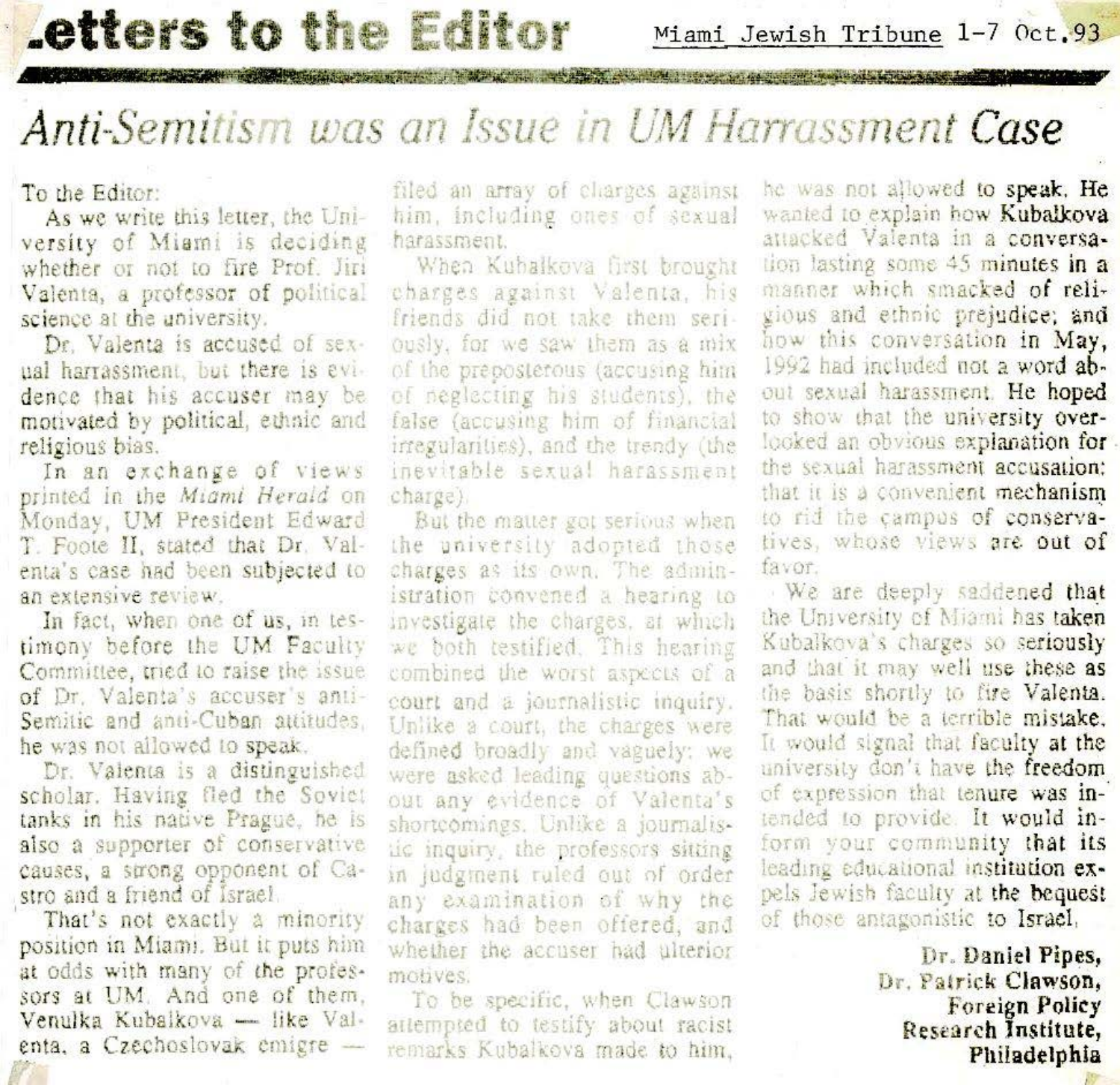# **Letters to the Editor**

Miami Jewish Tribune, 8-14 Oct. 1993

# Sexual Conduct At Issue

#### To the Editor:

Professors Daniel Pipes and Pat Clawson's (letter last week on Jiri Valenta) is undoubtedly an expression of (their) knowledge and perception of the Valenta case. Unfortunately it focuses on a secondary, if not questionable issue  $-$  anti-Semitism.

Having been involved with the problematic aspects of this case from its inception, I must assure you that (they) have missed the central question of sexual conduct as known to both faculty and students over these many years.

The political views (they) cite are easily disputable as a number of the complainants and testifiers are strong anti-Castro advocates and vehemently pro-Israel, including Jewish and non-Jewish faculty and students.

I suggest (they) carefully examine which party to the dispute is using the Jewish aspect as a diversion from the key issues in the case.

Under no circumstances can I stand by and permit such a horrendous image of the University of Miami to be presented to the public.

Bernard Schechterman Professor, International Relations and Middle East Affairs First Director of Judaic Studies Univ, of Miami

## Valenta Deserved It

To the Editor:

I was shocked and saddened to see the Letter to the Editor entitled "Anti-Semitism was an Issue in UM Harassment Case" in your Oct. 1-7 issue.

As one of Dr. Valenta's victims, I was asked by the university to testify during the hearings. This was an excruciatingly painful process, necessitating dredging up memories that I had worked hard to bury. I was also subjected to a grueling crossexamination by Dr. Valenta's lawyer, often on topics unrelated to the abuses I suffered. The university committee, while questioning the relevance of the questions, nonetheless allowed his attorney to continue.

I and many others of those who testified were unaware of Dr. Valenta's religion; if in fact Dr. Valenta is truly Jewish, he has been remarkably quiet about it. Morcover, as adviser to the College Republican Club and a foreign policy adviser to the Ronald Reagan campaign in 1980, I take issue with the statement that anticonservative views played any part in the charges against Dr. Valenta.

To print unsubstantiated allegations by people who are not even in the same city and appear to be unfamiliar with the facts of the case does a great disservice to Dr. Valenta's victims and is tantamount to mocking their ordeal. It

is also grossly unfair to the University of Miami.

Prof. June Feufel Dreyer. Dept. Political Science University of Miami